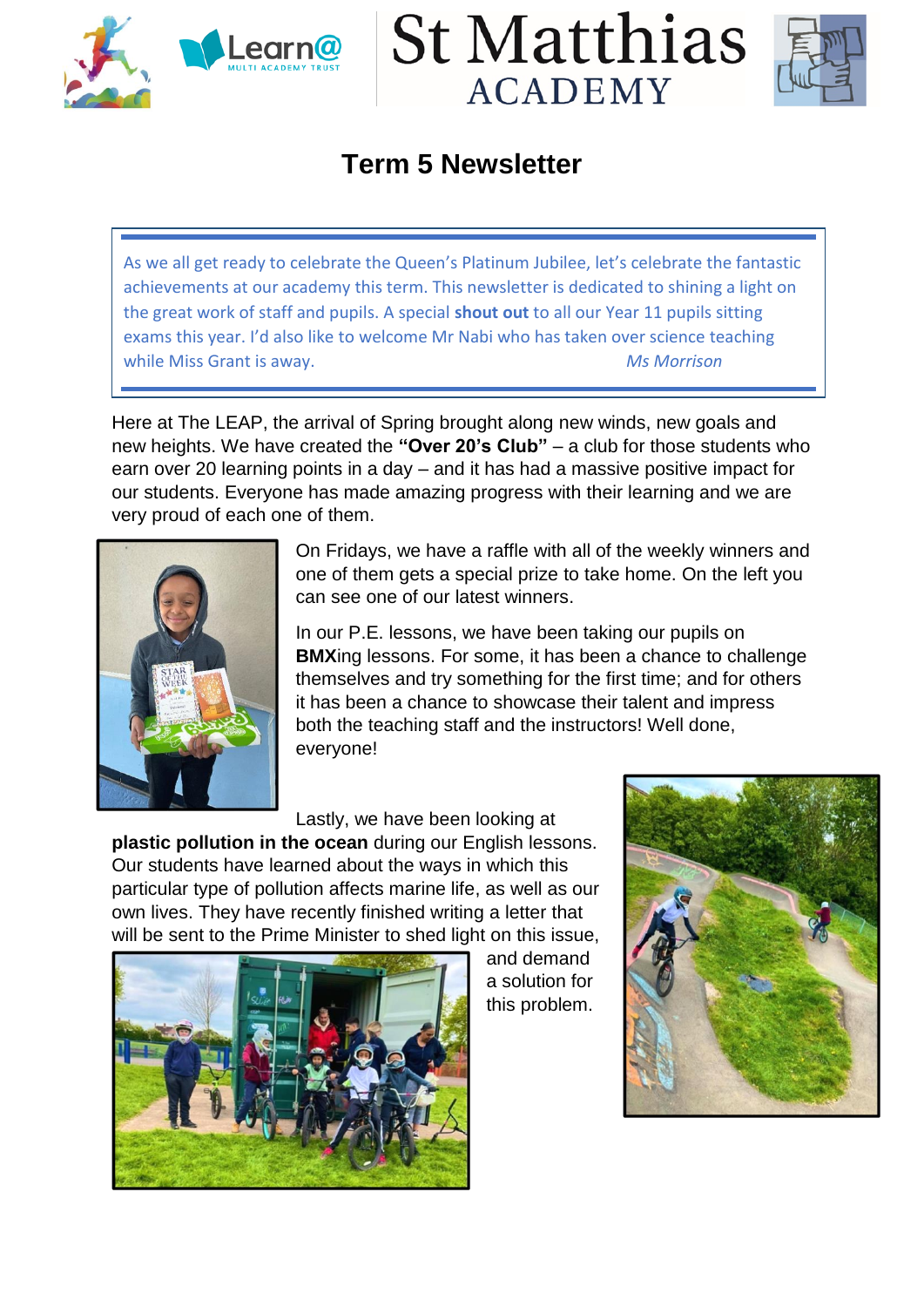





At Brentry this term began with pupils having the opportunity to read and produce a range of non-fiction texts and consider the uses of formal and informal language. The term has also focused on developing a wide range of skills such as proof reading and research whilst also providing time to work towards individual targets and address specific skills gaps. We've also looked at **Shakespeare** and began exploring the plot and characterisation of **Macbeth**. This can be a difficult and often daunting topic for many pupils so our efforts have centred on resetting our student's relationship with Shakespeare by stoking new interest and curiosity.



In Art this term students have done some great work on **buildings** and **structures**, starting with perspective drawing and ending with a **Gaudi** inspired chimney – I have been really impressed with the different shapes and designs that we have managed to produce – they are all so different and showcase what our students are capable of.

Maths has seen students looking at **2D** and **3D shape** and **measure** which fits in wonderfully with the 3D structures that they have been producing in Art.